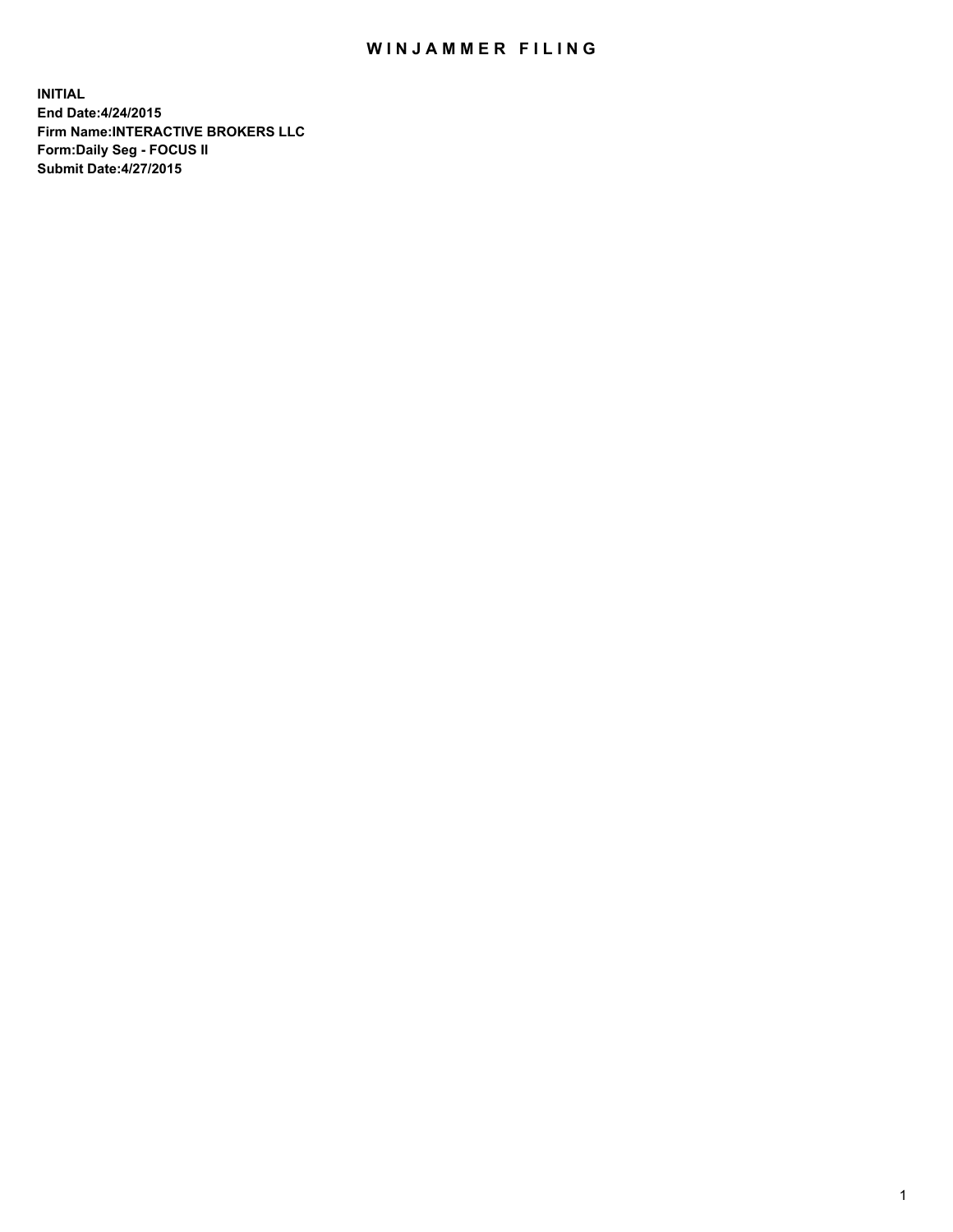## **INITIAL End Date:4/24/2015 Firm Name:INTERACTIVE BROKERS LLC Form:Daily Seg - FOCUS II Submit Date:4/27/2015 Daily Segregation - Cover Page**

| Name of Company<br><b>Contact Name</b><br><b>Contact Phone Number</b><br><b>Contact Email Address</b>    | <b>INTERACTIVE BROKERS LLC</b><br><b>Michael Ellman</b><br>203-422-8926<br>mellman@interactivebrokers.co<br>$m$ |
|----------------------------------------------------------------------------------------------------------|-----------------------------------------------------------------------------------------------------------------|
| FCM's Customer Segregated Funds Residual Interest Target (choose one):<br>a. Minimum dollar amount: ; or | $\overline{\mathbf{0}}$                                                                                         |
| b. Minimum percentage of customer segregated funds required:% ; or                                       | 0                                                                                                               |
| c. Dollar amount range between: and; or                                                                  | 155,000,000 245,000,000                                                                                         |
| d. Percentage range of customer segregated funds required between:% and%.                                | 0 <sub>0</sub>                                                                                                  |
| FCM's Customer Secured Amount Funds Residual Interest Target (choose one):                               |                                                                                                                 |
| a. Minimum dollar amount: ; or                                                                           | $\overline{\mathbf{0}}$                                                                                         |
| b. Minimum percentage of customer secured funds required:% ; or                                          | 0                                                                                                               |
| c. Dollar amount range between: and; or                                                                  | 80,000,000 120,000,000                                                                                          |
| d. Percentage range of customer secured funds required between:% and%.                                   | 0 <sub>0</sub>                                                                                                  |
| FCM's Cleared Swaps Customer Collateral Residual Interest Target (choose one):                           |                                                                                                                 |
| a. Minimum dollar amount: ; or                                                                           | $\overline{\mathbf{0}}$                                                                                         |
| b. Minimum percentage of cleared swaps customer collateral required:% ; or                               | $\overline{\mathbf{0}}$                                                                                         |
| c. Dollar amount range between: and; or                                                                  | 0 <sub>0</sub>                                                                                                  |
| d. Percentage range of cleared swaps customer collateral required between:% and%.                        | 0 <sub>0</sub>                                                                                                  |
| Current ANC:on                                                                                           | 2,480,465,976 24-APR-2015                                                                                       |
| <b>Broker Dealer Minimum</b>                                                                             | 295,204,753                                                                                                     |
| Debit/Deficit - CustomersCurrent AmountGross Amount                                                      |                                                                                                                 |
| Domestic Debit/Deficit                                                                                   | 3,037,814                                                                                                       |
| Foreign Debit/Deficit                                                                                    | 5,862,3910                                                                                                      |
| Debit/Deficit - Non CustomersCurrent AmountGross Amount                                                  |                                                                                                                 |
| Domestic Debit/Deficit                                                                                   | 0 <sub>0</sub>                                                                                                  |
| Foreign Debit/Deficit                                                                                    | 0 <sub>0</sub>                                                                                                  |
| Proprietary Profit/Loss                                                                                  |                                                                                                                 |
| Domestic Profit/Loss<br>Foreign Profit/Loss                                                              | $\overline{\mathbf{0}}$                                                                                         |
| Proprietary Open Trade Equity                                                                            | $\underline{\mathbf{0}}$                                                                                        |
| Domestic OTE                                                                                             | <u>0</u>                                                                                                        |
| Foreign OTE                                                                                              | <u>0</u>                                                                                                        |
| <b>SPAN</b>                                                                                              |                                                                                                                 |
| <b>Customer SPAN Calculation</b>                                                                         | 1,521,567,721                                                                                                   |
| Non-Customer SPAN Calcualation                                                                           | 22,376,346                                                                                                      |
| Proprietary Capital Charges                                                                              | <u>0</u>                                                                                                        |
| Minimum Dollar Amount Requirement                                                                        | 20,000,000 [7465]                                                                                               |
| Other NFA Dollar Amount Requirement                                                                      | 22,174,585 [7475]                                                                                               |
|                                                                                                          |                                                                                                                 |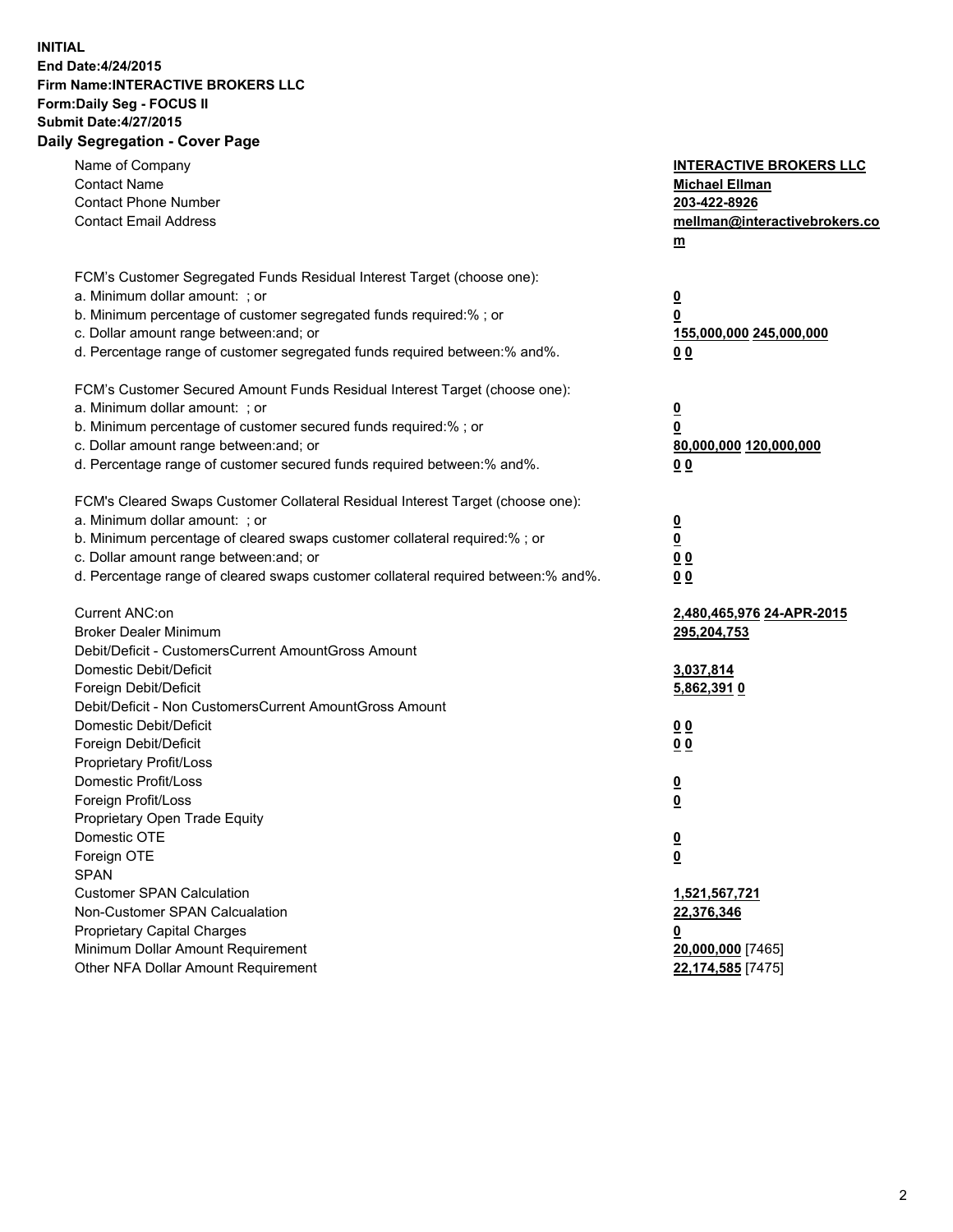## **INITIAL End Date:4/24/2015 Firm Name:INTERACTIVE BROKERS LLC Form:Daily Seg - FOCUS II Submit Date:4/27/2015 Daily Segregation - Secured Amounts**

|     | $-$ 0.000 $-$ 0.000 $-$ 0.000 $-$ 0.000 $-$ 0.000 $-$ 0.000 $-$ 0.000 $-$ 0.000 $-$ 0.000 $-$ 0.000 $-$ 0.000 $-$ 0.000 $-$ 0.000 $-$ 0.000 $-$ 0.000 $-$ 0.000 $-$ 0.000 $-$ 0.000 $-$ 0.000 $-$ 0.000 $-$ 0.000 $-$ 0.000 |                                                |
|-----|-----------------------------------------------------------------------------------------------------------------------------------------------------------------------------------------------------------------------------|------------------------------------------------|
|     | Foreign Futures and Foreign Options Secured Amounts                                                                                                                                                                         |                                                |
|     | Amount required to be set aside pursuant to law, rule or regulation of a foreign                                                                                                                                            | $0$ [7305]                                     |
|     | government or a rule of a self-regulatory organization authorized thereunder                                                                                                                                                |                                                |
| 1.  | Net ledger balance - Foreign Futures and Foreign Option Trading - All Customers                                                                                                                                             |                                                |
|     | A. Cash                                                                                                                                                                                                                     | 655,110,330 [7315]                             |
|     | B. Securities (at market)                                                                                                                                                                                                   | $0$ [7317]                                     |
| 2.  | Net unrealized profit (loss) in open futures contracts traded on a foreign board of trade                                                                                                                                   | 37,334,125 [7325]                              |
| 3.  | Exchange traded options                                                                                                                                                                                                     |                                                |
|     | a. Market value of open option contracts purchased on a foreign board of trade                                                                                                                                              | 90,089 [7335]                                  |
|     | b. Market value of open contracts granted (sold) on a foreign board of trade                                                                                                                                                | -63,669 [7337]                                 |
| 4.  | Net equity (deficit) (add lines 1.2. and 3.)                                                                                                                                                                                | 692,470,875 [7345]                             |
| 5.  | Account liquidating to a deficit and account with a debit balances - gross amount                                                                                                                                           | 5,862,391 [7351]                               |
|     | Less: amount offset by customer owned securities                                                                                                                                                                            | 0 [7352] 5,862,391 [7354]                      |
| 6.  | Amount required to be set aside as the secured amount - Net Liquidating Equity                                                                                                                                              | 698,333,266 [7355]                             |
|     | Method (add lines 4 and 5)                                                                                                                                                                                                  |                                                |
| 7.  | Greater of amount required to be set aside pursuant to foreign jurisdiction (above) or line                                                                                                                                 | 698,333,266 [7360]                             |
|     | 6.                                                                                                                                                                                                                          |                                                |
|     | FUNDS DEPOSITED IN SEPARATE REGULATION 30.7 ACCOUNTS                                                                                                                                                                        |                                                |
| 1.  | Cash in banks                                                                                                                                                                                                               |                                                |
|     | A. Banks located in the United States                                                                                                                                                                                       | $0$ [7500]                                     |
|     | B. Other banks qualified under Regulation 30.7                                                                                                                                                                              | 0 [7520] 0 [7530]                              |
| 2.  | Securities                                                                                                                                                                                                                  |                                                |
|     | A. In safekeeping with banks located in the United States                                                                                                                                                                   | 569,843,752 [7540]                             |
|     | B. In safekeeping with other banks qualified under Regulation 30.7                                                                                                                                                          | 0 [7560] 569,843,752 [7570]                    |
| 3.  | Equities with registered futures commission merchants                                                                                                                                                                       |                                                |
|     | A. Cash                                                                                                                                                                                                                     | $0$ [7580]                                     |
|     | <b>B.</b> Securities                                                                                                                                                                                                        | $0$ [7590]                                     |
|     | C. Unrealized gain (loss) on open futures contracts                                                                                                                                                                         | $0$ [7600]                                     |
|     | D. Value of long option contracts                                                                                                                                                                                           | $0$ [7610]                                     |
|     | E. Value of short option contracts                                                                                                                                                                                          | 0 [7615] 0 [7620]                              |
| 4.  | Amounts held by clearing organizations of foreign boards of trade                                                                                                                                                           |                                                |
|     | A. Cash                                                                                                                                                                                                                     | $0$ [7640]                                     |
|     | <b>B.</b> Securities                                                                                                                                                                                                        | $0$ [7650]                                     |
|     | C. Amount due to (from) clearing organization - daily variation                                                                                                                                                             | $0$ [7660]                                     |
|     | D. Value of long option contracts                                                                                                                                                                                           | $0$ [7670]                                     |
|     | E. Value of short option contracts                                                                                                                                                                                          | 0 [7675] 0 [7680]                              |
| 5.  | Amounts held by members of foreign boards of trade                                                                                                                                                                          |                                                |
|     | A. Cash                                                                                                                                                                                                                     | 328,741,777 [7700]                             |
|     | <b>B.</b> Securities                                                                                                                                                                                                        | $0$ [7710]                                     |
|     | C. Unrealized gain (loss) on open futures contracts                                                                                                                                                                         | 2,178,856 [7720]                               |
|     | D. Value of long option contracts                                                                                                                                                                                           | 90,096 [7730]                                  |
|     | E. Value of short option contracts                                                                                                                                                                                          | <mark>-63,669</mark> [7735] 330,947,060 [7740] |
| 6.  | Amounts with other depositories designated by a foreign board of trade                                                                                                                                                      | $0$ [7760]                                     |
| 7.  | Segregated funds on hand                                                                                                                                                                                                    | $0$ [7765]                                     |
| 8.  | Total funds in separate section 30.7 accounts                                                                                                                                                                               | 900,790,812 [7770]                             |
| 9.  | Excess (deficiency) Set Aside for Secured Amount (subtract line 7 Secured Statement                                                                                                                                         | 202,457,546 [7380]                             |
|     | Page 1 from Line 8)                                                                                                                                                                                                         |                                                |
| 10. | Management Target Amount for Excess funds in separate section 30.7 accounts                                                                                                                                                 | 80,000,000 [7780]                              |
| 11. | Excess (deficiency) funds in separate 30.7 accounts over (under) Management Target                                                                                                                                          | 122,457,546 [7785]                             |
|     |                                                                                                                                                                                                                             |                                                |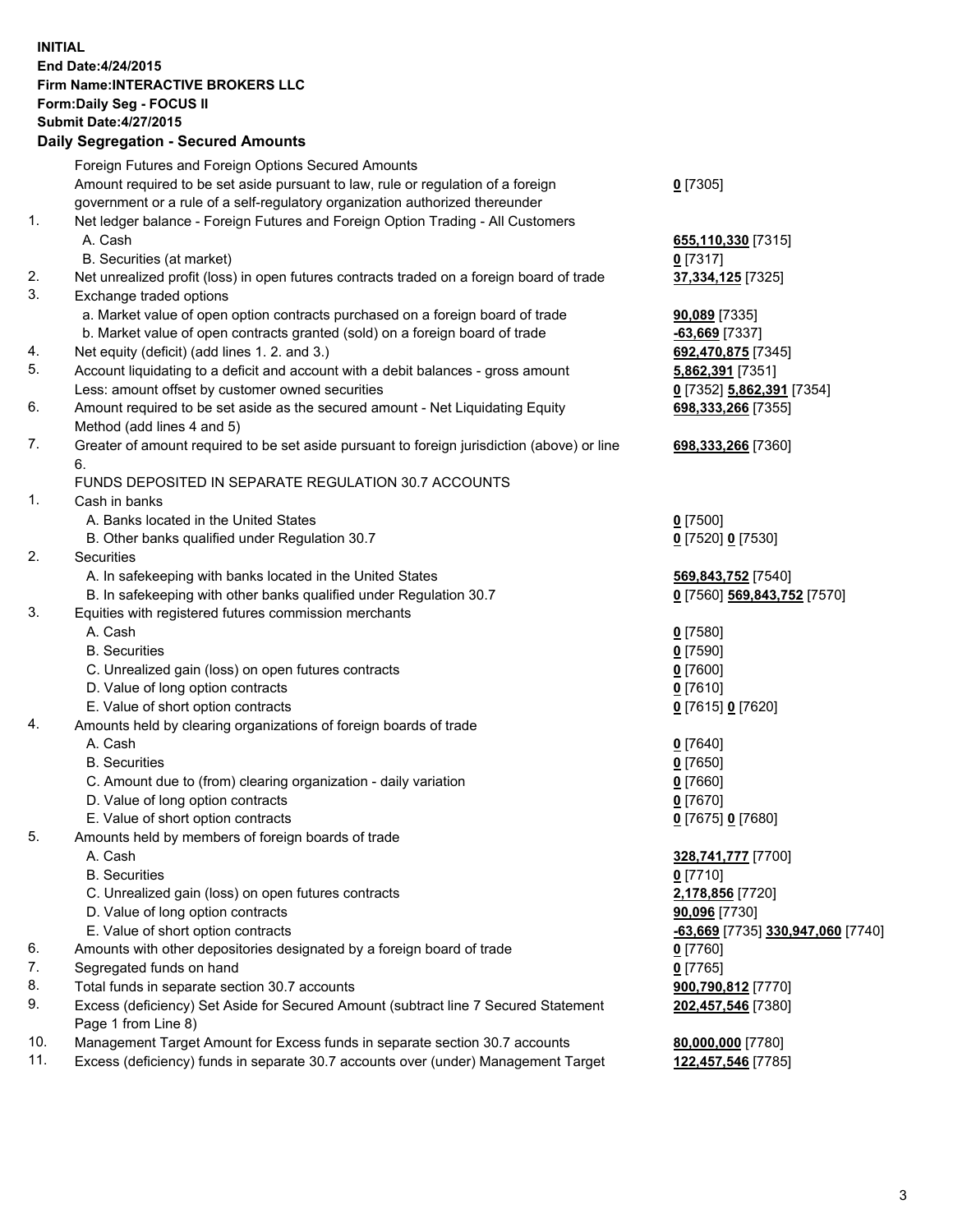**INITIAL End Date:4/24/2015 Firm Name:INTERACTIVE BROKERS LLC Form:Daily Seg - FOCUS II Submit Date:4/27/2015 Daily Segregation - Segregation Statement** SEGREGATION REQUIREMENTS(Section 4d(2) of the CEAct) 1. Net ledger balance A. Cash **2,577,767,822** [7010] B. Securities (at market) **0** [7020] 2. Net unrealized profit (loss) in open futures contracts traded on a contract market **-91,172,462** [7030] 3. Exchange traded options A. Add market value of open option contracts purchased on a contract market **94,747,693** [7032] B. Deduct market value of open option contracts granted (sold) on a contract market **-168,924,604** [7033] 4. Net equity (deficit) (add lines 1, 2 and 3) **2,412,418,449** [7040] 5. Accounts liquidating to a deficit and accounts with debit balances - gross amount **3,037,814** [7045] Less: amount offset by customer securities **0** [7047] **3,037,814** [7050] 6. Amount required to be segregated (add lines 4 and 5) **2,415,456,263** [7060] FUNDS IN SEGREGATED ACCOUNTS 7. Deposited in segregated funds bank accounts A. Cash **496,025,054** [7070] B. Securities representing investments of customers' funds (at market) **1,218,070,938** [7080] C. Securities held for particular customers or option customers in lieu of cash (at market) **0** [7090] 8. Margins on deposit with derivatives clearing organizations of contract markets A. Cash **15,571,979** [7100] B. Securities representing investments of customers' funds (at market) **117,537,742** [7110] C. Securities held for particular customers or option customers in lieu of cash (at market) **0** [7120] 9. Net settlement from (to) derivatives clearing organizations of contract markets **-935,178** [7130] 10. Exchange traded options A. Value of open long option contracts **2,649,545** [7132] B. Value of open short option contracts **-5,863,186** [7133] 11. Net equities with other FCMs A. Net liquidating equity **-66,546,383** [7140] B. Securities representing investments of customers' funds (at market) **843,639,064** [7160] C. Securities held for particular customers or option customers in lieu of cash (at market) **0** [7170] 12. Segregated funds on hand **0** [7150] 13. Total amount in segregation (add lines 7 through 12) **2,620,149,575** [7180] 14. Excess (deficiency) funds in segregation (subtract line 6 from line 13) **204,693,312** [7190] 15. Management Target Amount for Excess funds in segregation **155,000,000** [7194]

16. Excess (deficiency) funds in segregation over (under) Management Target Amount Excess

**49,693,312** [7198]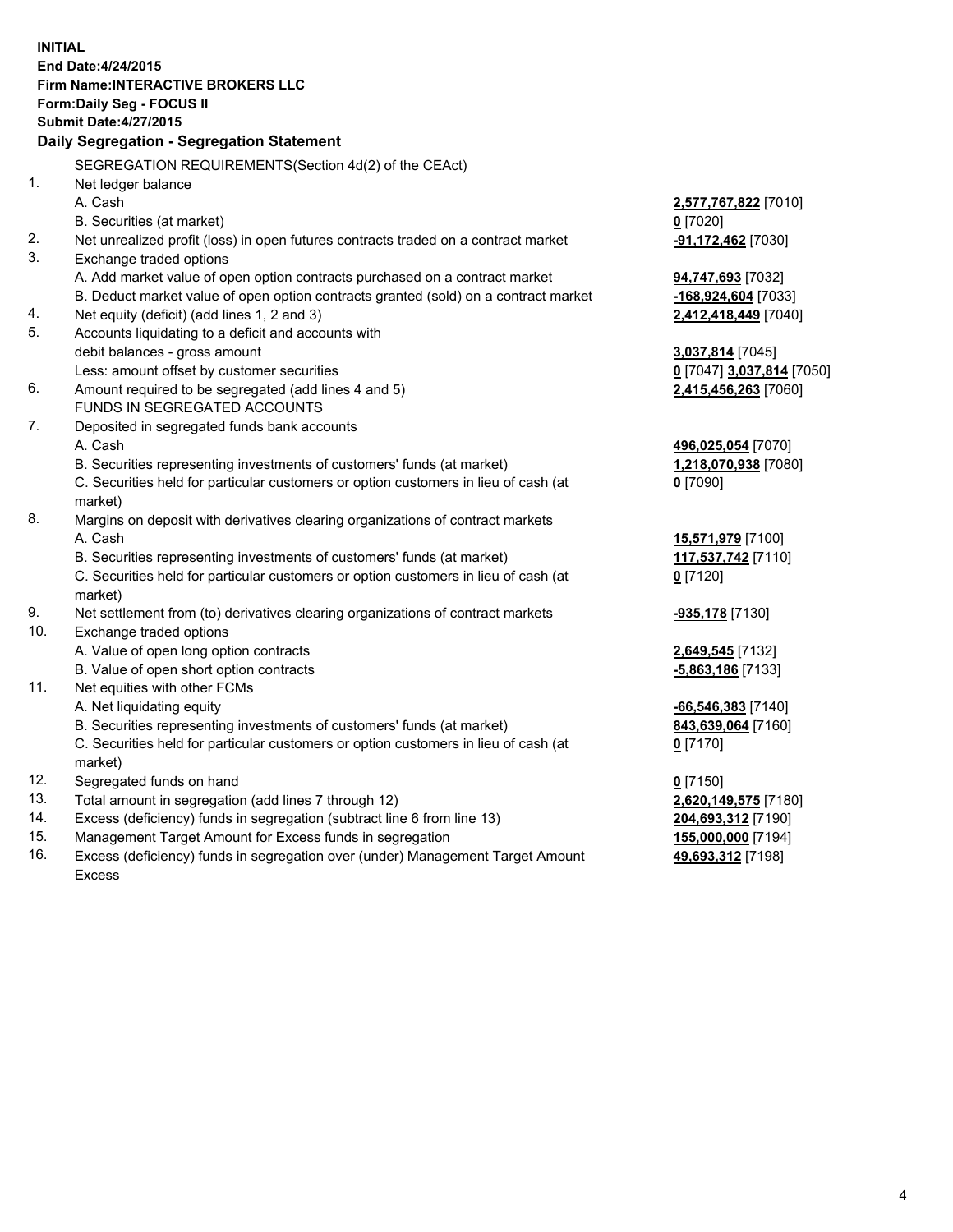## **INITIAL End Date:4/24/2015 Firm Name:INTERACTIVE BROKERS LLC Form:Daily Seg - FOCUS II Submit Date:4/27/2015 Daily Segregation - Supplemental**

| $\blacksquare$           | Total gross margin deficiencies - Segregated Funds Origin                                                                        | 33,292 [9100] |
|--------------------------|----------------------------------------------------------------------------------------------------------------------------------|---------------|
| $\blacksquare$           | Total gross margin deficiencies - Secured Funds Origin                                                                           | 20,048 [9101] |
| $\blacksquare$           | Total gross margin deficiencies - Cleared Swaps Customer Collateral Funds Origin                                                 | $0$ [9102]    |
| $\blacksquare$           | Total gross margin deficiencies - Noncustomer and Proprietary Accounts Origin                                                    | $0$ [9103]    |
| $\blacksquare$           | Total number of accounts contributing to total gross margin deficiencies - Segregated<br>Funds Origin                            | Z [9104]      |
| $\overline{\phantom{a}}$ | Total number of accounts contributing to total gross margin deficiencies - Secured<br>Funds Origin                               | 4 [9105]      |
| -                        | Total number of accounts contributing to the total gross margin deficiencies - Cleared<br>Swaps Customer Collateral Funds Origin | $0$ [9106]    |
| ۰                        | Total number of accounts contributing to the total gross margin deficiencies -<br>Noncustomer and Proprietary Accounts Origin    | $0$ [9107]    |
| $\overline{\phantom{a}}$ | Upload a copy of the firm's daily margin report the FCM uses to issue margin calls<br>which corresponds with the reporting date. |               |

04 24 2015 Commodity Margin Deficiency Report.xls